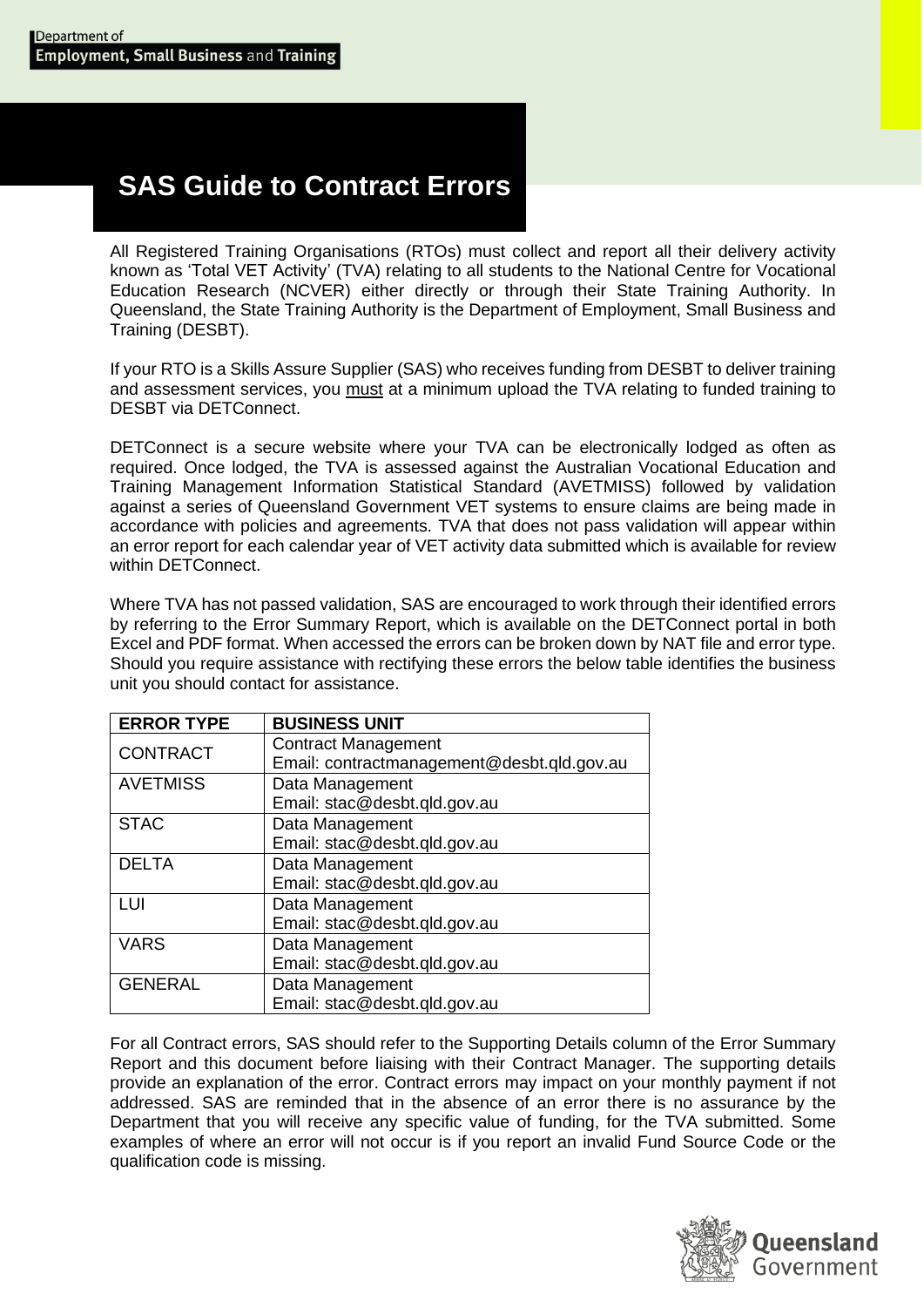Below is a screenshot of the Error Summary Report from the DETConnect portal, which lists the different error types, broken down by NAT file.

| <b>AVETMISS Training Activity</b>                                                                                                                                                                                                                                                                                                                                                                    |                 |                 |                           |              |              |              |               |  |
|------------------------------------------------------------------------------------------------------------------------------------------------------------------------------------------------------------------------------------------------------------------------------------------------------------------------------------------------------------------------------------------------------|-----------------|-----------------|---------------------------|--------------|--------------|--------------|---------------|--|
| <b>Getting Started</b>                                                                                                                                                                                                                                                                                                                                                                               |                 | <b>Contacts</b> |                           |              |              |              |               |  |
| <b>Error Summary</b>                                                                                                                                                                                                                                                                                                                                                                                 |                 |                 |                           |              |              |              |               |  |
| The table below allows you to view data errors by NAT file and error type.                                                                                                                                                                                                                                                                                                                           |                 |                 |                           |              |              |              |               |  |
| • The figures shown are the number of errors associated to the NAT file by error type.<br>. The figure at the bottom of each column depicts the total number of errors related to each particular error type.<br>. Click on a number to view the errors. You can then click on the client ID to view the exact record.<br>. Please note: the table only lists NAT files that have validation errors. |                 |                 |                           |              |              |              |               |  |
| <b>AVETMISS File</b>                                                                                                                                                                                                                                                                                                                                                                                 | <b>Contract</b> | <b>AVETMISS</b> | General                   | <b>STAC</b>  | <b>VARS</b>  | <b>DELTA</b> | <b>Total</b>  |  |
| NAT00080                                                                                                                                                                                                                                                                                                                                                                                             | 11828           | 239             | 0                         | 0            | 0            | 2667         | 14734 Errors  |  |
| <b>NAT00030</b>                                                                                                                                                                                                                                                                                                                                                                                      |                 |                 |                           |              |              |              |               |  |
|                                                                                                                                                                                                                                                                                                                                                                                                      | 0               | $\mathbf{0}$    | $\mathbf{0}$              | 0            | 286          | $\mathbf{0}$ | 286 Errors    |  |
|                                                                                                                                                                                                                                                                                                                                                                                                      | 0               |                 | 0                         | 0            | $\Omega$     | 0            | 1 Errors      |  |
| NAT00020<br><b>NAT00085</b>                                                                                                                                                                                                                                                                                                                                                                          | $\mathbf{0}$    | 11              | $\mathbf{0}$              | $\mathbf{0}$ | $\mathbf{0}$ | $\mathbf{0}$ | 11 Errors     |  |
|                                                                                                                                                                                                                                                                                                                                                                                                      | 0               | n               | $\mathbf{0}$              | 0            | 725          | $\mathbf{0}$ | 725 Errors    |  |
| NAT00060<br>NAT00120                                                                                                                                                                                                                                                                                                                                                                                 | 63022           | 57013           | 258                       | 19681        | 3552         | 393          | 143919 Errors |  |
| NAT00130                                                                                                                                                                                                                                                                                                                                                                                             | n               | 3239            | $\Omega$                  | Ō            | $\Omega$     | 0            | 3239 Errors   |  |
| Total                                                                                                                                                                                                                                                                                                                                                                                                | 74850 Errors    | 60503 Errors    | 258 Errors<br><b>Back</b> | 19681 Errors | 4563 Errors  | 3060 Errors  | 162915 Errors |  |

SAS can filter the errors by type or error number as circled in the image below. The Supporting Details column provides an overview of what has been submitted through TVA comparing it against TVA submitted by other RTOs or information stored within the Department's VET systems.

| Queensland DETCONNect             |           |                   |        |                     |           |                    |          |                                                                                                                                                                                                                                                                                                                                                                                                                                                                  | Portal Home   Contact us   Help   Log out                                                                                                                                                                                |
|-----------------------------------|-----------|-------------------|--------|---------------------|-----------|--------------------|----------|------------------------------------------------------------------------------------------------------------------------------------------------------------------------------------------------------------------------------------------------------------------------------------------------------------------------------------------------------------------------------------------------------------------------------------------------------------------|--------------------------------------------------------------------------------------------------------------------------------------------------------------------------------------------------------------------------|
|                                   |           |                   |        |                     |           |                    |          |                                                                                                                                                                                                                                                                                                                                                                                                                                                                  | Department of Employment, Small Business and Training                                                                                                                                                                    |
| <b>Welcome to DETConnect.</b>     |           |                   |        |                     |           |                    |          | <b>ACME Training</b>                                                                                                                                                                                                                                                                                                                                                                                                                                             | Thu 16 May                                                                                                                                                                                                               |
| <b>DETConnect Home</b>            |           |                   |        |                     |           |                    |          | <b>My Account</b>                                                                                                                                                                                                                                                                                                                                                                                                                                                |                                                                                                                                                                                                                          |
| <b>AVETMISS Training Activity</b> |           |                   |        |                     |           |                    |          |                                                                                                                                                                                                                                                                                                                                                                                                                                                                  | m                                                                                                                                                                                                                        |
| <b>Getting Started</b>            |           | Submit Return     |        | <b>View Returns</b> |           | Contacts           |          |                                                                                                                                                                                                                                                                                                                                                                                                                                                                  |                                                                                                                                                                                                                          |
| file.)<br>NAT00120                |           |                   |        |                     |           |                    |          | When you dick on the dient ID a new screen will open displaying the actual data in the NAT file, related to that error. (If the specific NAT file code is displayed at the top of the table you can dick on the code to open a<br>You can view the files in the table below by error number and/or error type using the Error Filter function. Simply enter a specific error number and/or error type in the Error Filter box and only errors based on the selec | and/or<br>No.<br>33023<br>Type CONTRACT V<br>Apply Filter                                                                                                                                                                |
| <b>Client ID</b>                  | Error No. | <b>Error Type</b> | I Loc. | Module ID           | Course ID | <b>Enrol Start</b> |          | <b>Data Supplied Error Summary</b>                                                                                                                                                                                                                                                                                                                                                                                                                               | Supporting Details                                                                                                                                                                                                       |
| 0020412302                        | 33023     | CONTRACT          | 415    | CHCPAL001           | CHC33015  | 13/05/2019         | CHC33015 | Module/competency start and/or close of study date/s are not within the<br>registration or approved 'teach out' dates.                                                                                                                                                                                                                                                                                                                                           | Course: CHC33015 Module: CHCPAL001 Start/End: 13/05/2019-9/09/2019<br>RTO Initial Scope:01/01/1998-31/08/2013 Current Scope:01/09/2013-<br>30/06/2019 RTO Course Reg:02/10/2015-30/06/2019 Course<br>Accred:09/09/2019-4 |
| 0020412302                        | 33023     | CONTRACT          | 415    | CHCHCS001           | CHC33015  | 20/05/2019         | CHC33015 | Module/competency start and/or close of study date/s are not within the<br>registration or approved 'teach out' dates.                                                                                                                                                                                                                                                                                                                                           | Course: CHC33015 Module: CHCHCS001 Start/End: 20/05/2019-9/09/2019<br>RTO Initial Scope:01/01/1998-31/08/2013 Current Scope:01/09/2013-<br>30/06/2019 RTO Course Reg:02/10/2015-30/06/2019 Course<br>Accred:09/09/2019-4 |

To assist SAS with reviewing their errors, the Department has developed a guide that focusses on the current CONTRACT errors that may appear in an Error Summary Report.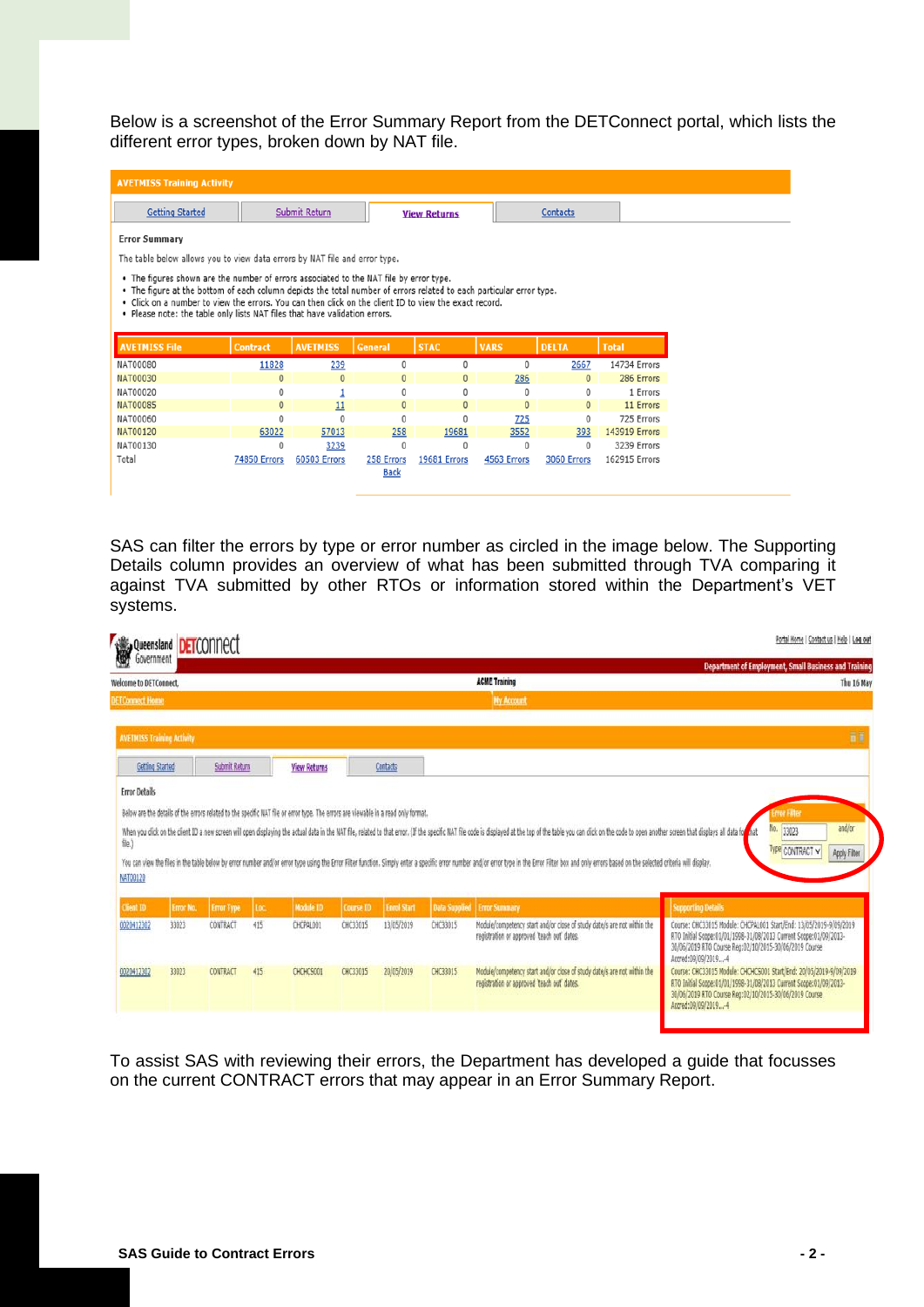### **Table of Contents**

| 844   |                                                                                                              |  |
|-------|--------------------------------------------------------------------------------------------------------------|--|
| 846   |                                                                                                              |  |
| 849   | Surname/First Name Supplied does not match Training Contract Surname/First Name 5                            |  |
| 854   |                                                                                                              |  |
| 869   | Invalid Contract, qualification or Apprentice/Trainee training contract registration number supplied  6      |  |
| 875   |                                                                                                              |  |
| 876   |                                                                                                              |  |
| 31501 | RTO is not contracted for this Module/Competency under this Course/Training Package 8                        |  |
|       | 32002 The module/competency start and/or end date is not within the Agreement/TS start and end dates . 9     |  |
|       |                                                                                                              |  |
|       |                                                                                                              |  |
|       | 32013 Invalid Delivery Mode/Predominant Delivery Mode/Outcome Identifier Combination 10                      |  |
|       |                                                                                                              |  |
|       | 33020 Training Agreement status was not active for the end date supplied for the module/competency 12        |  |
| 33021 | Withdrawn (40) outcome not supported - No record of Apprentice/Trainee training contract                     |  |
|       | 33023 Training Activity start and/or end date(s) are not within your organisation's registration or approved |  |
|       |                                                                                                              |  |
|       | 34003 Your organisation is not recorded as the SRTO for this Apprentice/Trainee for the duration of the      |  |
|       | 34004 Student's commencement date is after the Final Date for New Enrolments of the qualification 14         |  |
|       |                                                                                                              |  |
|       |                                                                                                              |  |
|       |                                                                                                              |  |
|       |                                                                                                              |  |
|       | 34012 Training delivered whilst Apprentice/Trainee's training contract was suspended 16                      |  |
|       |                                                                                                              |  |
|       |                                                                                                              |  |
|       |                                                                                                              |  |
|       |                                                                                                              |  |
|       |                                                                                                              |  |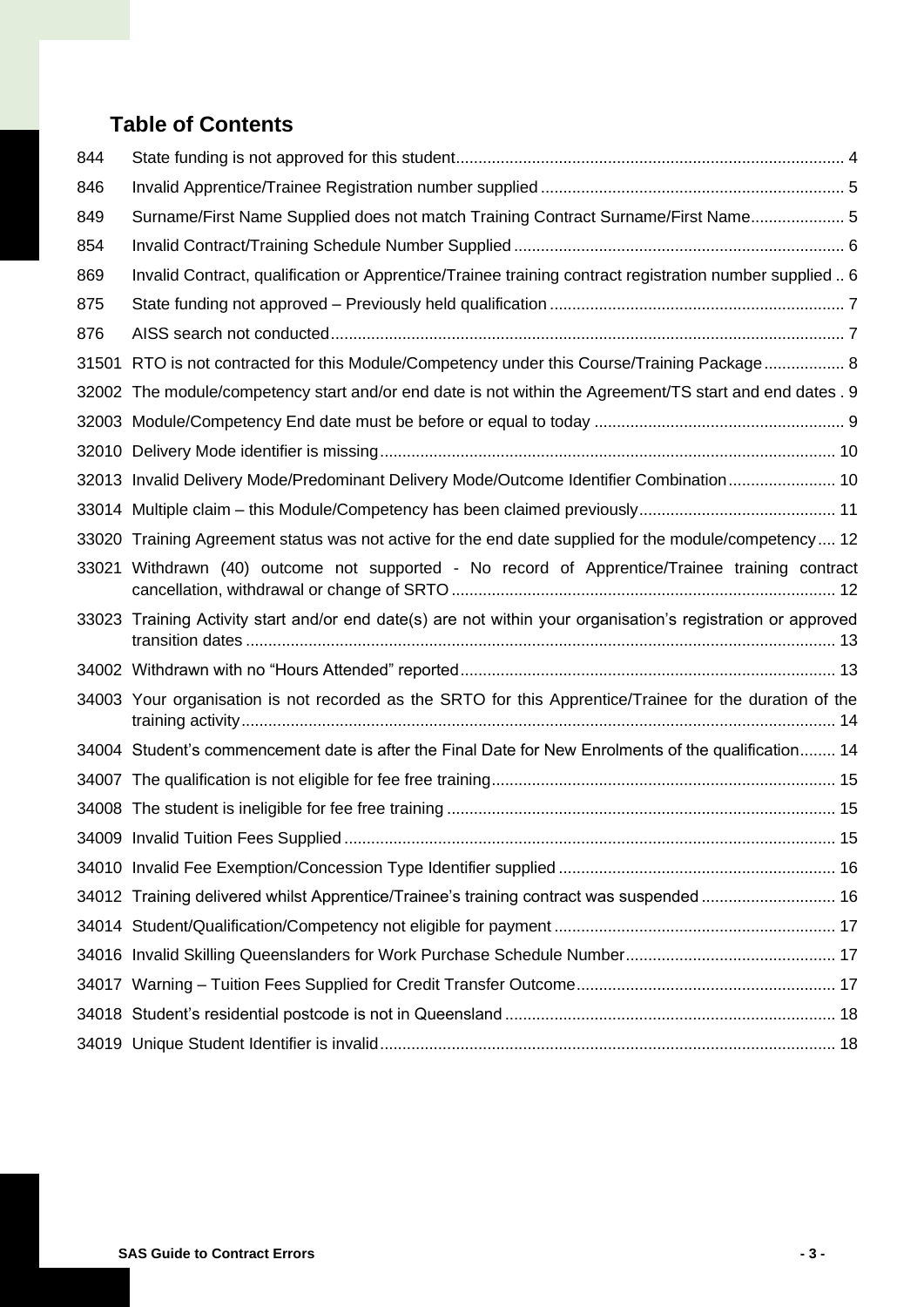# <span id="page-3-0"></span>**844 State funding is not approved for this student**

#### Explanation

This error will occur for VET activity data submitted under the User Choice program and will occur where the Apprentice/Trainee's training contract has been identified as not eligible for funding. Training contracts are not funded due to a variety of reasons, including:

- The qualification is not funded under the User Choice program.
- The Apprentice/Trainee is undertaking a priority two or three level qualification and is an existing worker with an active registration number commencement date or recommencement date up to 31 December 2016. Prior to this date, existing workers undertaking a priority two or three level qualification were not eligible for User Choice funding.
- The Apprentice/Trainee has commenced a second training contract; however, the previous training contract is unresolved (i.e. still active or expired).
- The Apprentice/Trainee is currently registered in more than one apprenticeship or traineeship. In this scenario, the Apprentice/Trainee can only receive a government contribution for the first training contract registered, not the training contract with the earliest start date.
- The Apprentice/Trainee has previously completed an apprenticeship or traineeship and has now commenced a second. A second government contribution will only be approved where:
	- $\circ$  the second apprenticeship/traineeship is a higher priority than the first; or
	- o the second apprenticeship/traineeship is a priority level 1 qualification.
- The Apprentice/Trainee has exhausted their two government contributions.

Note: Any funded training contracts completed prior to 1 July 2010 and any User Choice funded qualifications undertaken as part of the Skilling Queenslanders for Work (SQW) – Work Skills Traineeships program (Certificate 1 level) are not included in the count. Traineeships completed whilst at school (SATs) are treated like any other traineeships and therefore count towards the maximum of two government contributions.

#### How do I fix it?

If you have reason to believe that the Apprentice/Trainee's training contract should be funded, contact your Contract Manager via email at **contractmanagement@desbt.qld.gov.au** for further assistance.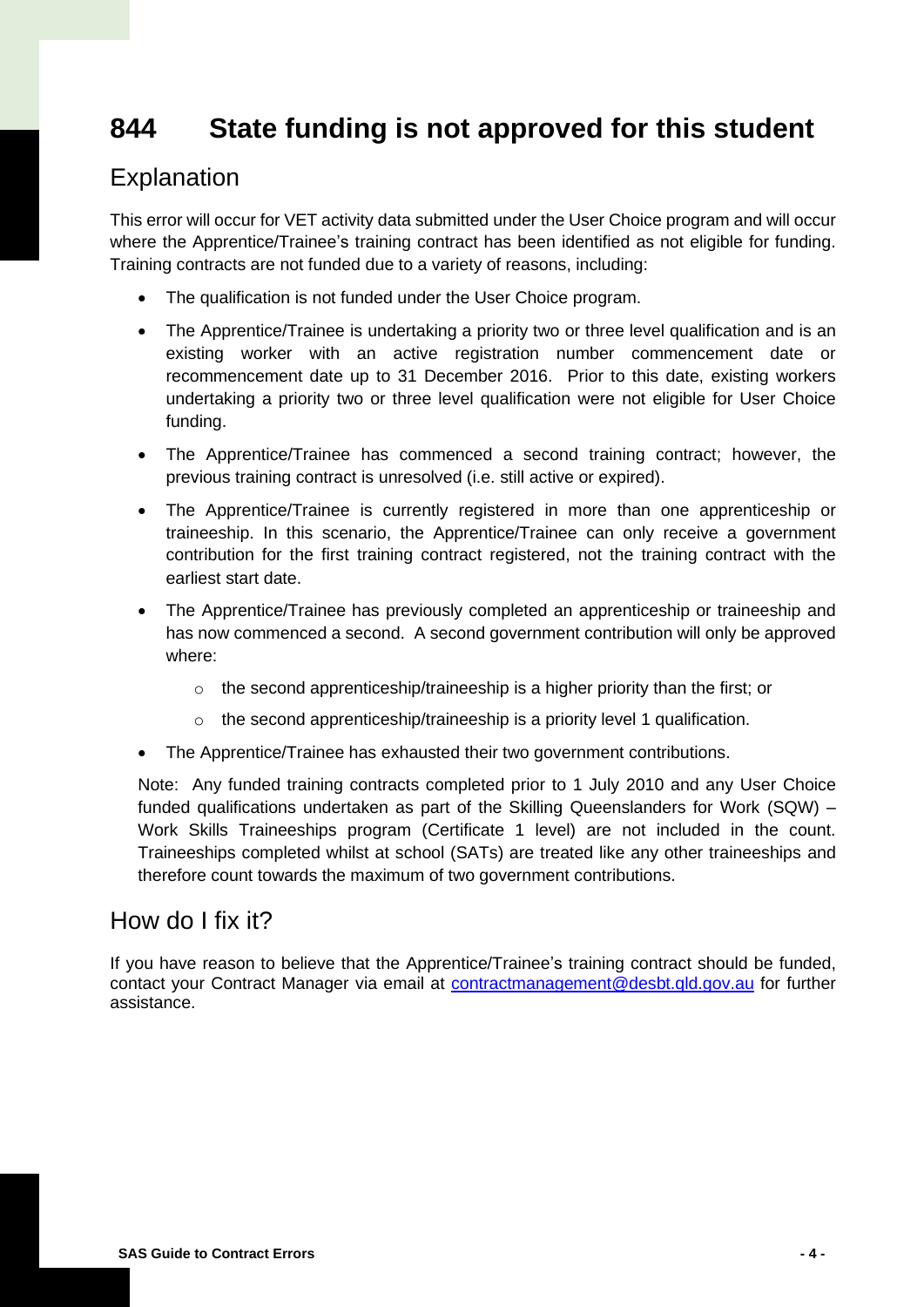# <span id="page-4-0"></span>**846 Invalid Apprentice/Trainee Registration number supplied**

### Explanation

This error will occur for VET activity data submitted under the User Choice program and will occur when a SAS has either:

- not reported an Apprentice/Trainee registration number; or
- reported an Apprentice/Trainee registration number that is incorrect/not valid.

#### How do I fix it?

VET activity data should be rectified to report the correct Apprentice/Trainee registration number for the student.

*Refer to Training Downloads in the [DETConnect](https://www.detconnect.qld.gov.au/portal/appmanager/portal/default) portal to obtain a list of approved apprentices and trainees that have your organisation nominated as their Supervising Registered Training Organisation (SRTO).* 

# <span id="page-4-1"></span>**849 Surname/First Name Supplied does not match Training Contract Surname/First Name**

### Explanation

This error will occur for VET activity data submitted under the User Choice program. It will occur where the Apprentice/Trainee's surname and/or first name reported does not match the surname and/or first name recorded against the Apprentice/Trainee's registration number.

### How do I fix it?

If reported incorrectly, VET activity data should be amended so that the surname and/or first name reported matches the surname and/or first name recorded against the Apprentice/Trainee's registration number. As the system is character sensitive, care should be taken with entering spaces and hyphens.

If the name recorded against the Apprentice/Trainee's training contract is incorrect, an [ATF-017](https://desbt.qld.gov.au/__data/assets/pdf_file/0028/7966/minor-amendment.pdf)  [Minor Amendment form](https://desbt.qld.gov.au/__data/assets/pdf_file/0028/7966/minor-amendment.pdf) will need to be completed. Alternatively, the Apprentice/Trainee can log into the myApprenticeship self-service website to change their details online.

*Refer to the Training Downloads in [DETConnect](https://www.detconnect.qld.gov.au/portal/appmanager/portal/default) portal to obtain a list of approved apprentices and trainees in Queensland that have your organisation nominated as the SRTO to identify the surname and/or first name recorded against the student's training contract.*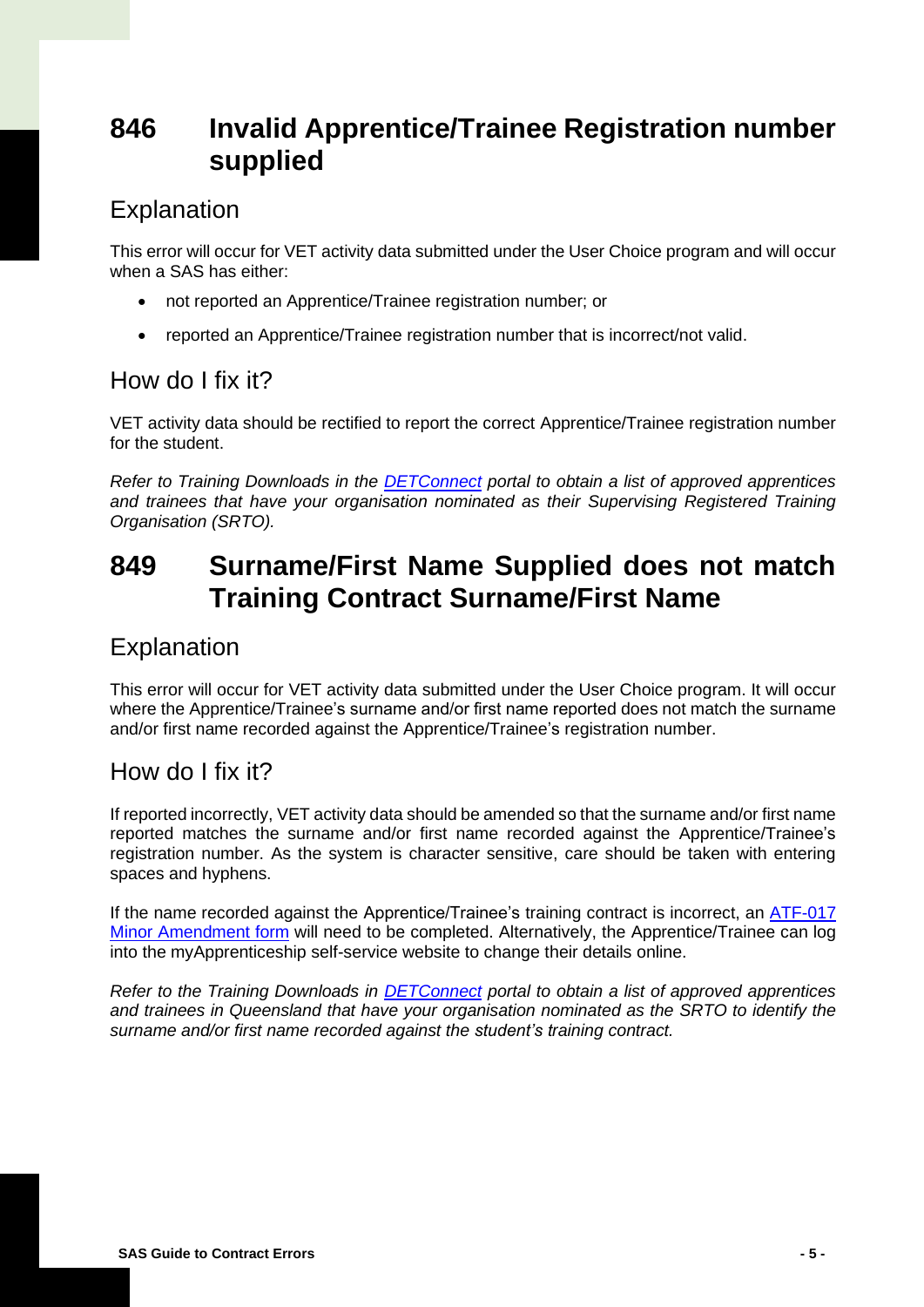# <span id="page-5-0"></span>**854 Invalid Contract/Training Schedule Number Supplied**

### Explanation

This error will occur for VET activity data submitted under all funded programs. The error will occur where a SAS has:

- not reported an agreement number; and/or
- not reported the relevant schedule number (this will only apply to contract numbers that have a prefix of BA, CP, or LN only).

#### How do I fix it?

VET activity data should be rectified to report the correct agreement number in line with the student's period of training. This agreement number is detailed on the Delivery Schedule of your agreement.

*Refer to the Training Downloads in the [DETConnect](https://www.detconnect.qld.gov.au/portal/appmanager/portal/default) portal or Variations Online (VOL) to view your Delivery Schedule.*

# <span id="page-5-1"></span>**869 Invalid Contract, qualification or Apprentice/Trainee training contract registration number supplied**

### Explanation

This error will occur for VET activity data reported under the User Choice program and will occur when the VET activity data reported does not match the Apprentice/Trainee's training contract as recorded in the department's VET system.

This could include:

- the enrolment start and/or end dates being reported outside of the Apprentice/Trainee's training contract start and/or end dates; or
- the qualification reported does not match the qualification recorded against the Apprentice/Trainee's training contract at the time that the training occurred.

#### How do I fix it?

Check to ensure that you are reporting the Apprentice/Trainee under the correct agreement number. The agreement number is detailed on the Delivery Schedule.

*Refer to Training Downloads in the [DETConnect](https://www.detconnect.qld.gov.au/portal/appmanager/portal/default) portal or Variations Online (VOL) to view your Delivery Schedule.*

If you are reporting the correct agreement number, check the Apprentice/Trainee's registration number to ensure it matches what you are reporting. Note that there may be some instances where a student has more than one registration number.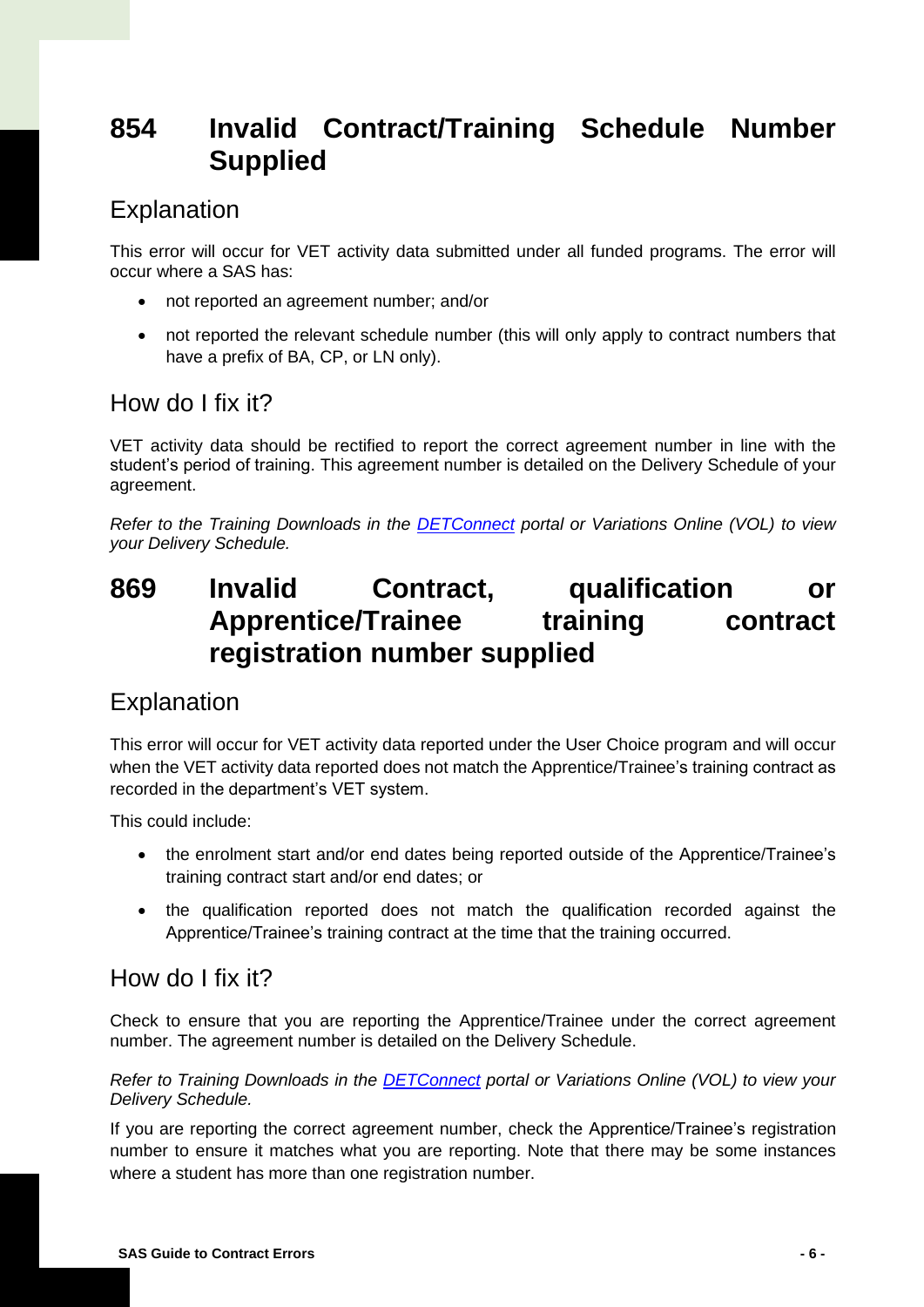Finally, if the agreement number and registration number is being reported correctly, check the qualification code that you are reporting.

*For example: - A student has recently transitioned from SIH30111 to SHB30416 effective 01/01/2019. This change has already been processed against the Apprentice/Trainee's training contract. The student undertook unit BSBSUS201 from 02/01/2019 – 15/02/2019. When reporting this unit to the Department, you must ensure you report it under SHB30416 and not the old qualification SIH30111. Note that you can only report VET activity data for SHB30416 for units commenced after 02/01/2019.*

If amendments need to be made to the qualification code against the students training contract, including the effective date of change, please contact Apprenticeships Info on 1800 210 210 or the relevant Australian Apprenticeship Support Network (AASN).

# <span id="page-6-0"></span>**875 State funding not approved – Previously held qualification**

#### Explanation

This error will occur when a SAS claims for a student under: -

- Certificate 3 Guarantee if the student already holds a Certificate III or higher-level qualification.
- Higher Level Skills if the student already holds a Certificate IV or higher-level qualification.

Having previously completed a qualification in most instances deems the student ineligible for funding. Please refer to the policy documents for any exceptions such as qualifications completed whilst at school.

#### How do I fix it?

As the student is ineligible for further Government funding, the SAS should remove the fund source code and the agreement number and report the training and assessment as fee-forservice.

If you believe the student is eligible for an exception to the eligibility criteria of the funding program send an email along with supporting documentation to your Contract Manager at [contractmanagement@desbt.qld.gov.au.](mailto:contractmanagement@desbt.qld.gov.au)

# <span id="page-6-1"></span>**876 AISS search not conducted**

### Explanation

AISS is the Apprenticeships / All Students Info – Self Service. This error occurs for VET activity data submitted under the Queensland VET Investment programs where a SAS has either: -

- not conducted a search for the student in AISS; or
- conducted a search in AISS with the incorrect student details.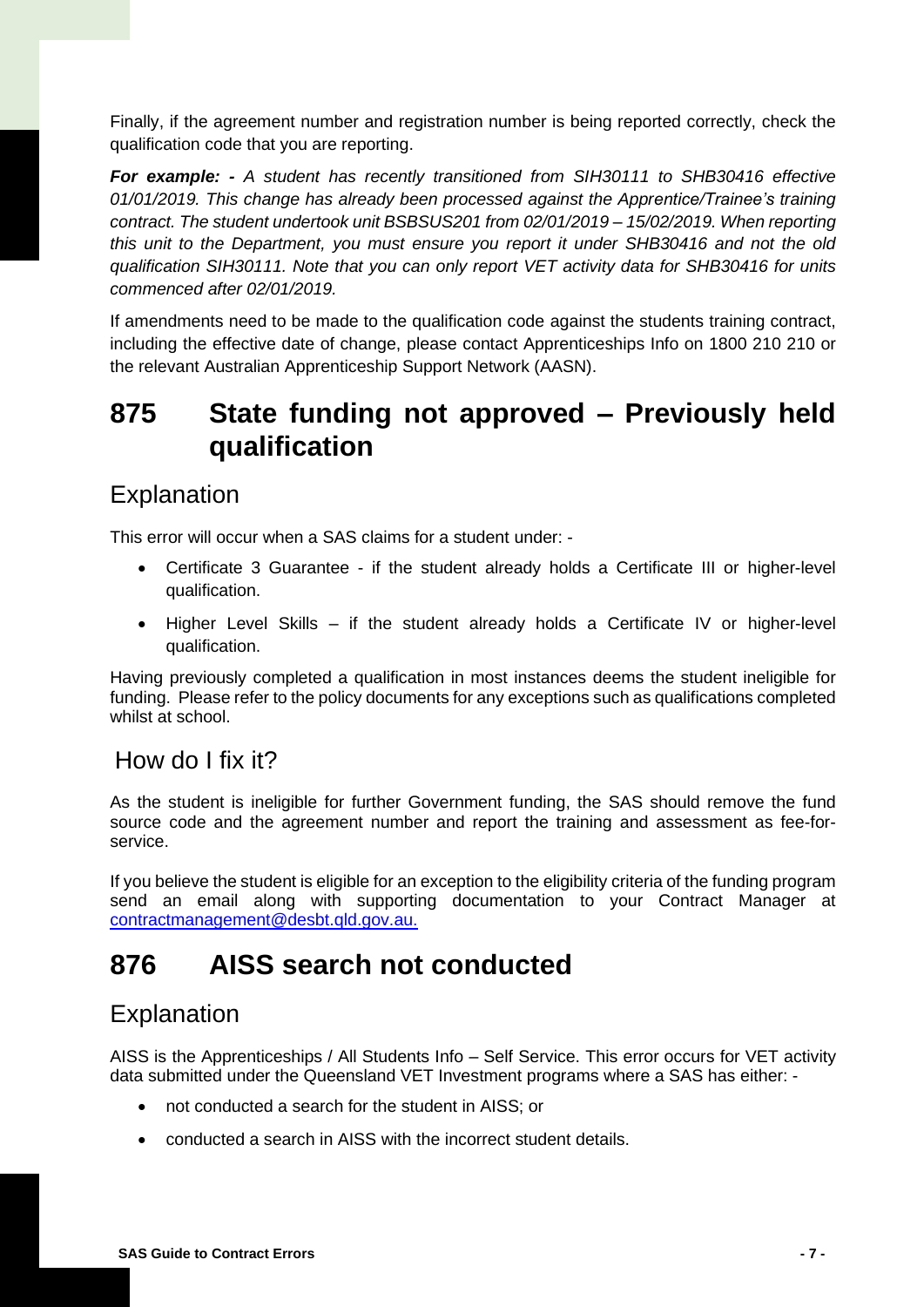### How do I fix it?

It is compulsory for SAS to use AISS to aid with determining funding eligibility, in particular whether a prospective student has previously attained or is currently enrolled in a Certificate III or higher-level qualification.

Where you believe you have conducted an AISS search, you should check that:

- the first name, surname and date of birth used in the search reflects exactly the student details you are reporting in your VET activity data;
- the AISS search has been conducted within 30 days prior to enrolment; and
- you have waited 24 hours from when the AISS search was conducted before submitting your VET activity data.

#### **Helpful hints:**

When conducting an AISS search for a student who has two first names, for example Emma Jean, you should only use Emma in the first name field and not Emma Jean.

#### **Example:**

| <b>Student Details</b> | AISS Search      |
|------------------------|------------------|
| First Name: Emma Jean  | First Name: Emma |
| Surname: Jackson       | Surname: Jackson |
| DOB: 05/05/1995        | DOB: 05/05/1995  |

Where a student only has one name and their one name is separated by a space, you should conduct the AISS search by entering the following: -

#### **Example:**

| <b>Student Details</b> | AISS Search       |
|------------------------|-------------------|
| One Name: Lucy Lou     | First Name: Lucy  |
|                        | Surname: Lucy Lou |
| DOB: 01/01/1999        | DOB: 01/01/1999   |

Note: - Should the students details change in your VET activity data such as a name change, SAS will need to conduct a new AISS search and wait until the following business day to resubmit VET activity data to clear the error.

### <span id="page-7-0"></span>**31501 RTO is not contracted for this Module/Competency** under this **Course/Training Package**

#### Explanation

The training package does not support delivery of the unit of competency/module under the qualification/course being delivered or the unit of competency/module has not been linked to the qualification/course within the department's VET system.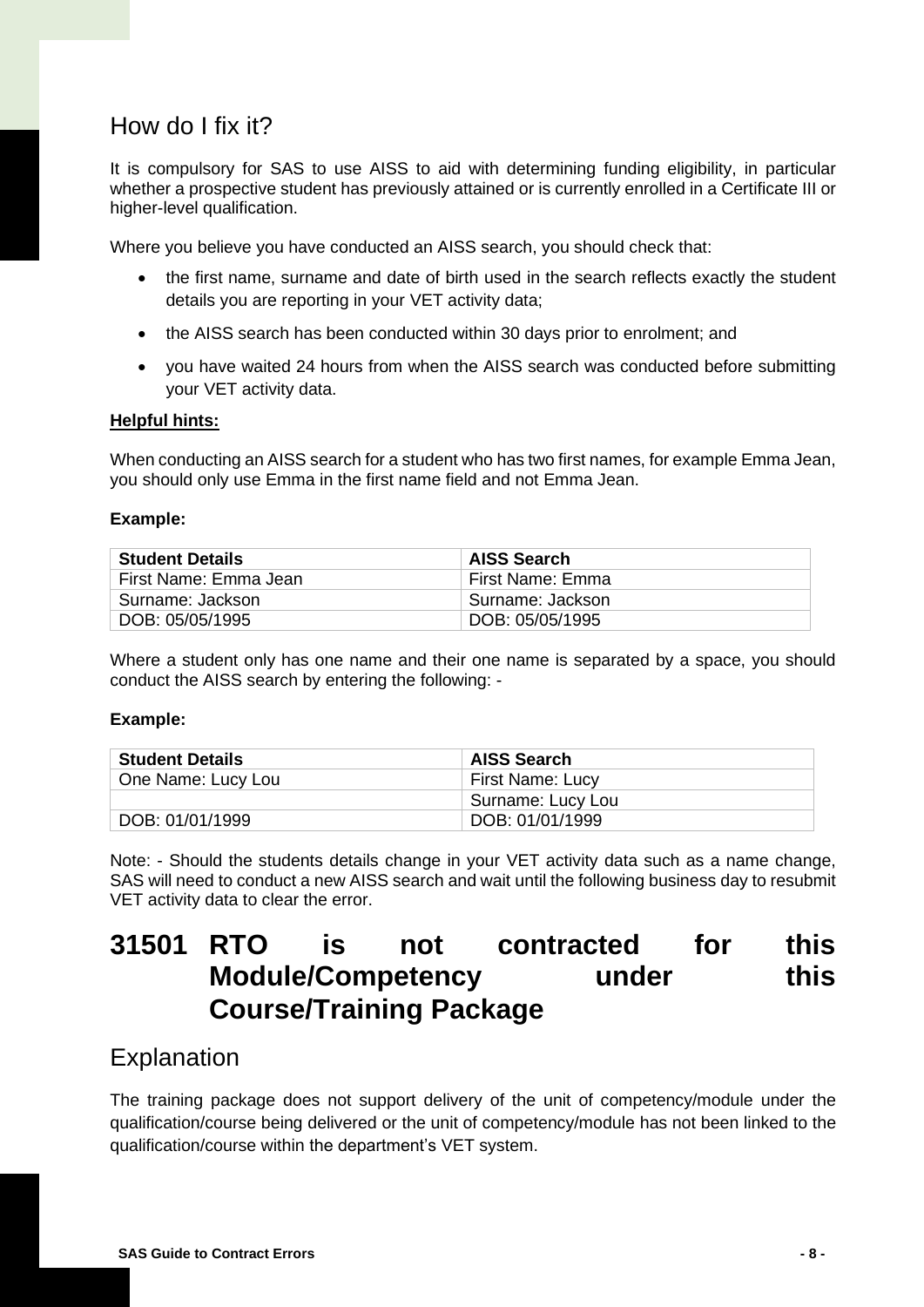### How do I fix it?

For units of competency/modules that meet training package rules, the department will update the VET system automatically on a fortnightly basis.

Alternatively, you can complete the **[Additions to VARS Request form](https://desbt.qld.gov.au/__data/assets/excel_doc/0013/8311/addition-to-vars-request-form.xlsx)** and email it to [VARS.Additions@desbt.qld.gov.au.](mailto:VARS.Additions@desbt.qld.gov.au)

# <span id="page-8-0"></span>**32002 The module/competency start and/or end date is not within the Agreement/TS start and end dates**

### Explanation

This error will occur for VET activity data submitted under both the User Choice and Queensland VET Investment programs when the unit of competency/module Activity start and/or end date are outside the approved delivery dates under your Skills Assure Supplier Agreement. The approved delivery dates can be located on your Delivery Schedule.

#### How do I fix it?

Training delivered outside of the approved dates on your Delivery Schedule will not be funded. SAS are reminded to check the Delivery Schedule before providing training and assessment services.

For requests to add or remove qualification(s) on a Delivery Schedule, including any superseding qualifications, a SAS must apply through Variations Online (VOL), which is a part of the department's purchasing online (POL) system. SAS can access POL at [www.trainandemploy.qld.gov.au/tol.](https://dsitiaqld.sharepoint.com/sites/DESBT/investment/contract-management/Shared%20Documents/Strategic%20Monitoring%20and%20Compliance%20Model/www.trainandemploy.qld.gov.au/tol)

SAS should note that qualifications are not automatically added to or removed from a Delivery Schedule and all additions or removals must be actioned by SAS via VOL. A SAS can only commence training in a new or superseding qualification as at the date approved by the department and variations will not be backdated by the department.

# <span id="page-8-1"></span>**32003 Module/Competency End date must be before or equal to today**

### Explanation

This error will occur for VET activity data submitted under both the User Choice and Queensland VET Investment programs when an *Outcome identifier Activity end date* is reported with a future date for *Outcome identifiers* 20, 30, 40, 51, 60 and 65.

#### How do I fix it?

The *Outcome identifier* Activity end date cannot be in the future unless the *Outcome identifier* is an enrolment. The *Outcome identifier Activity end date* reported must reflect the student's training and assessment records. If the student is still in training, the *Outcome identifier* should be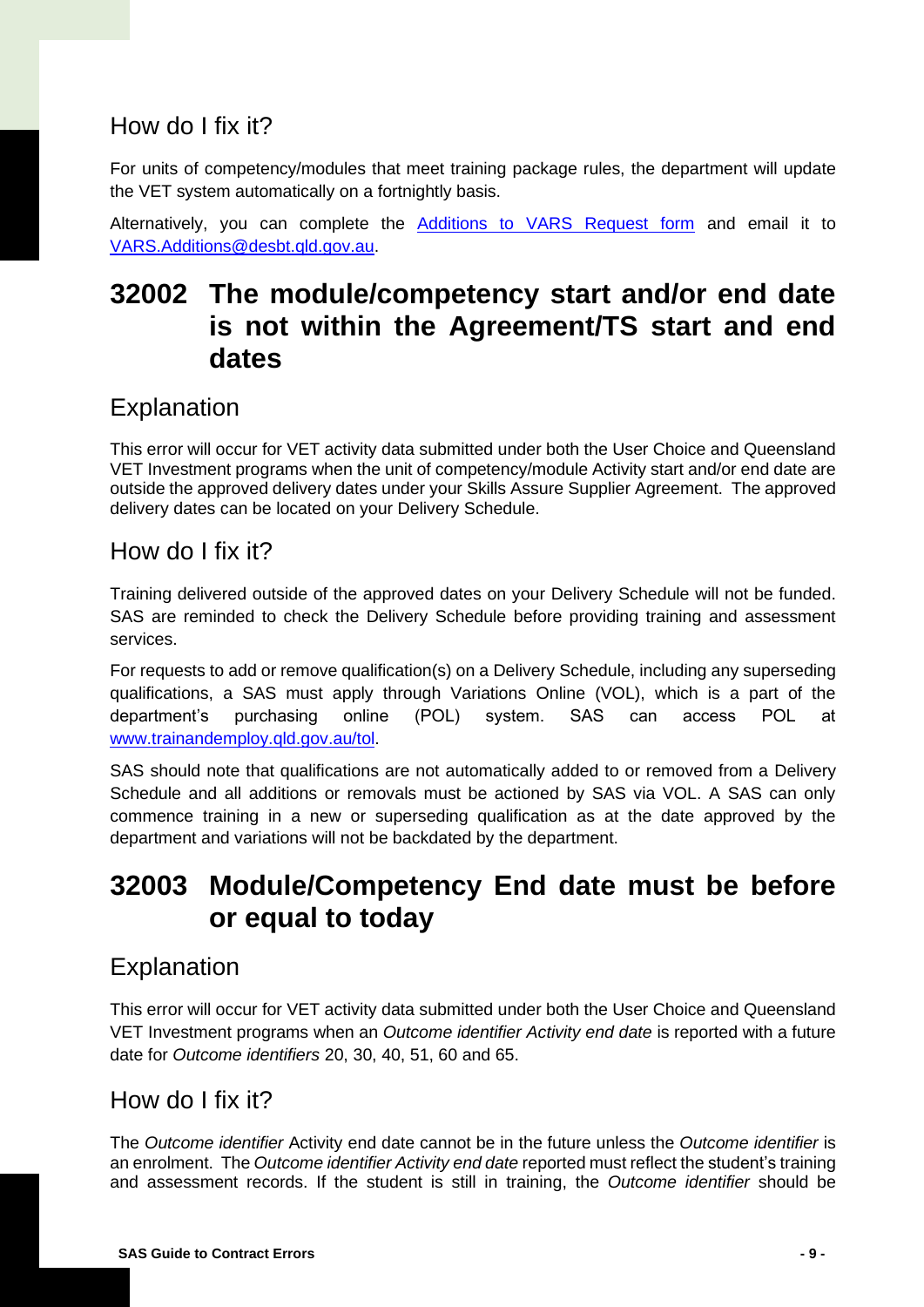changed to a *Continuing enrolment* (70) or *Not yet started* (85) *Outcome identifier*, otherwise the date should be changed to align with the student's records.

# <span id="page-9-0"></span>**32010 Delivery Mode identifier is missing**

#### Explanation

This error will occur for VET activity data submitted under both the User Choice and Queensland VET Investment programs where a Delivery mode identifier has not been reported.

#### How do I fix it?

VET activity data should be rectified to reflect the correct Delivery mode identifier as undertaken by the student. Refer to **AVETMISS Data Element Definitions 2.3**.

# <span id="page-9-1"></span>**32013 Invalid Delivery Mode/Predominant Delivery Mode/Outcome Identifier Combination**

#### Explanation

This error will occur for VET activity data submitted under both the User Choice and Queensland VET Investment programs where the reported combination of Delivery mode identifier, *Predominant delivery mode* and Outcome identifier does not meet the rules of the AVETMIS Standard.

#### How do I fix it?

The Delivery mode identifier is a three-character field comprised of the letters Y and N that identify the mode(s) of delivery for the unit of competency/module delivered. The field comprises the following structure:

- $\bullet$  First position = internal delivery
- Second position = external delivery
- $\bullet$  Third position = workplace based delivery

e.g. Internal delivery only = YNN, Combination of internal and external delivery = YYN, Combination of internal, external and workplace-based delivery = YYY

| <b>VALUE</b> |                 |                 | <b>DESCRIPTION - DELIVERY MODE IDENTIFIER</b> |
|--------------|-----------------|-----------------|-----------------------------------------------|
| Internal     | <b>External</b> | Workplace-based |                                               |
|              |                 |                 | Internal only                                 |
| N            |                 |                 | <b>External only</b>                          |
| Ν            |                 |                 | Workplace-based only                          |
|              |                 |                 | Combination of internal and external          |
|              |                 |                 | Combination of internal and workplace-based   |
| Ν            |                 |                 | Combination of external and workplace-based   |
|              |                 |                 | <b>Combination of all modes</b>               |
|              |                 |                 | Not applicable (RPL or credit transfer)       |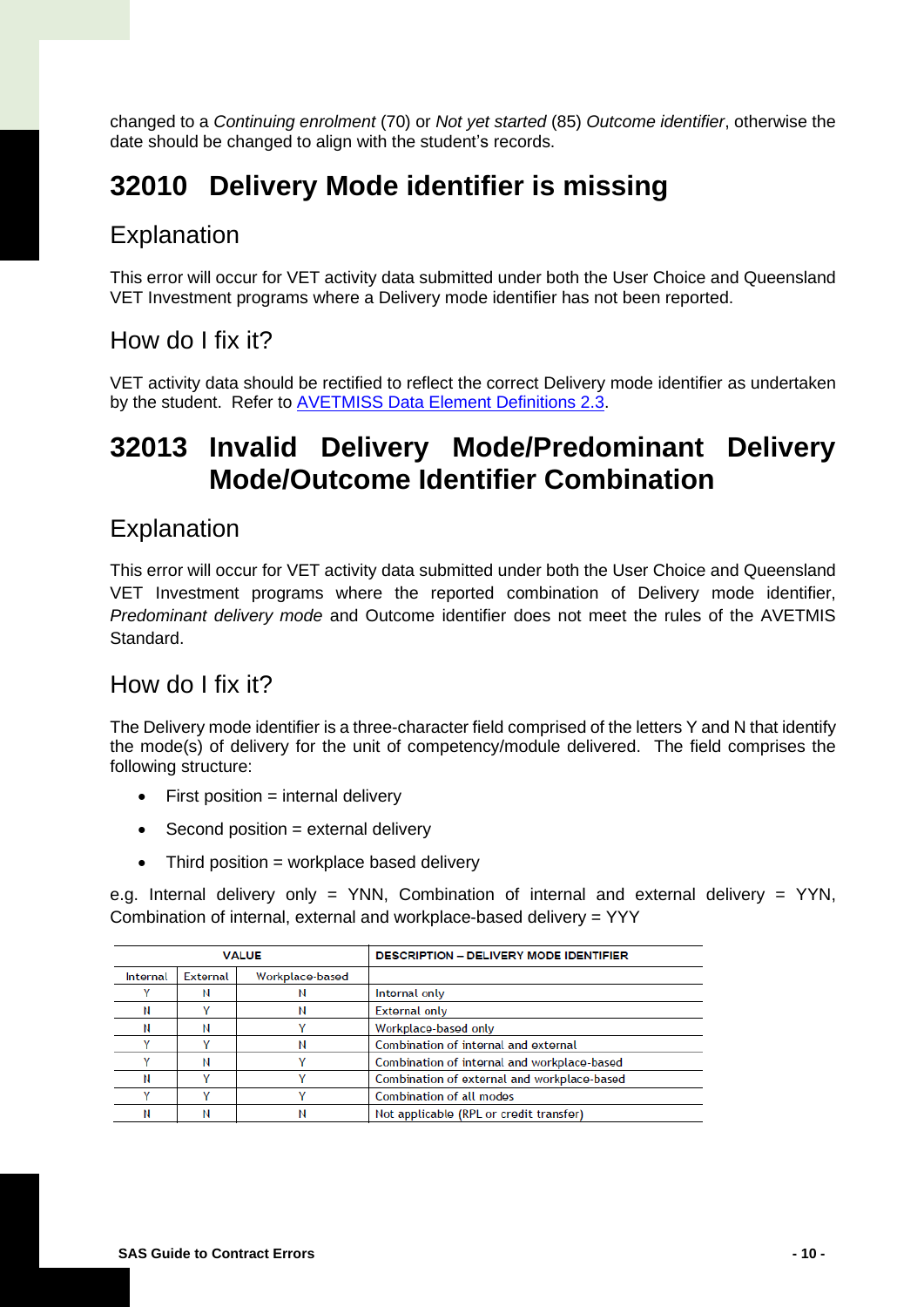Where SAS indicate in the *Delivery mode identifier* that there is more than one delivery mode, the mode which has the **largest** component of delivery should be reported as the *Predominant delivery mode*.

Where SAS indicate in *Delivery mode identifier* that the VET training activity has only **one** delivery mode, that mode should be applied as the *Predominant delivery mode*.

Where a unit of competency/module is reported as recognition of prior learning or credit transfer or an administration claim under User Choice, then all values including *Predominant delivery mode* must be set to N.

| Predominant     | <b>Description</b>                       |
|-----------------|------------------------------------------|
| <b>Delivery</b> |                                          |
| <b>Modes</b>    |                                          |
|                 | Internal Delivery (e.g. Classroom based) |
|                 | External Delivery (e.g. Online)          |
| w               | <b>Workplace Based Delivery</b>          |
|                 | Not Applicable (e.g. RPL & CT)           |

Note: - This error will also occur for RPL reported against lower level qualifications under the Queensland Vet Investment agreement. RPL is not funded for this cohort.

# <span id="page-10-0"></span>**33014 Multiple claim – this Module/Competency has been claimed previously**

### Explanation

This error will occur for VET activity data submitted under both the User Choice and Queensland VET Investment programs. It will occur where:

- the student has already successfully completed the same unit of competency/module regardless of whether it was claimed under a subsidised program; and/or
- a change is reported to an existing VET activity data record (i.e. amendment to training *Activity start* and/or *Activity end dates*, *Outcome identifier*, etc.) that has already been paid/reported under an agreement. When VET activity data is changed by a SAS, our system identifies the unit of competency/module as being claimed twice. This is known as a "false multiple".

### How do I fix it?

No payment will be made for training and assessment services provided to a participant who has been previously assessed as competent for the same unit of competency/module. All SAS must recognise statement of attainments and/or USI transcripts and award credit transfers where applicable.

If you cannot report the unit as a credit transfer due to insufficient evidence, the unit of competency/module should be reported as fee-for-service, which will remove the error.

If the original record is in the current financial year a false multiple will rectify itself, however payment will not be reinstated until the following month. If the VET activity data falls outside of the current financial year, the error **will not** clear and will remain on your Validation Report.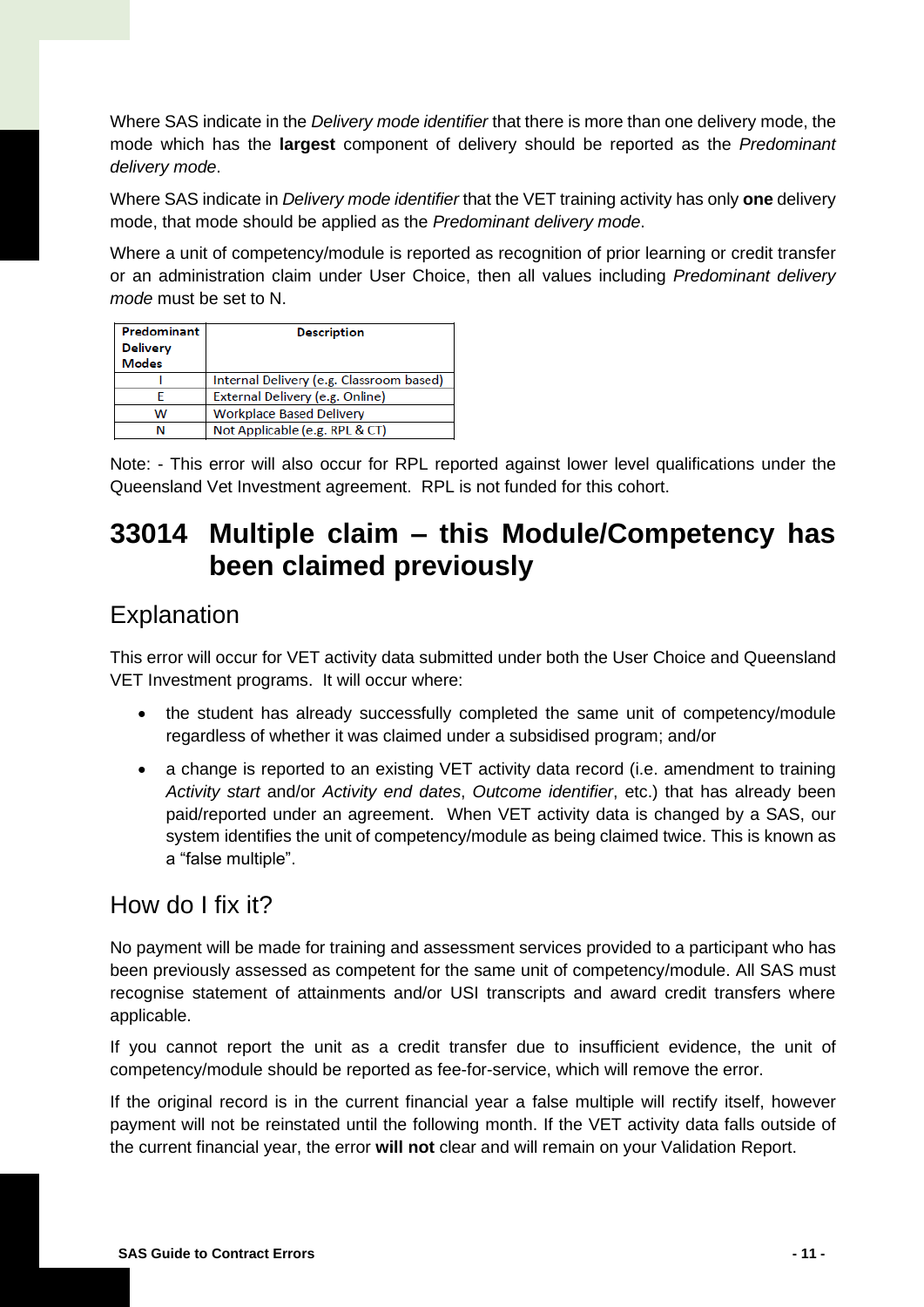If you believe the student is eligible for an exception to this funding rule send an email along with supporting documentation to your Contract Manager at **contractmanagement@desbt.qld.gov.au.** 

# <span id="page-11-0"></span>**33020 Training Agreement status was not active for the end date supplied for the module/competency**

#### Explanation

This error will occur for VET activity data submitted under the User Choice program and occurs where the *Activity end date* reported for the unit of competency/module is outside of the Apprentice/Trainee's training contract commencement/completion/termination/expiration dates.

#### How do I fix it?

Accurate VET activity data must be reported based on training records. Claims reported outside of the Apprentice/Trainee's training contract dates are not funded. If the dates reflected on the training contract do not reflect the training record book, SAS will need to contact the relevant AASN provider.

# <span id="page-11-1"></span>**33021 Withdrawn (40) outcome not supported - No record of Apprentice/Trainee training contract cancellation, withdrawal or change of SRTO**

#### Explanation

This error will occur for VET activity data submitted under the User Choice program where a *Withdrawn/discontinued* (40) *Outcome identifier* has been reported and the Apprentice/Trainee's training contract:

- has not been cancelled or withdrawn; or
- has not been transferred to another SRTO.

#### How do I fix it?

VET activity data reported as a *Withdrawn/discontinued* (40) *Outcome identifier* does not attract payment unless the Apprentice/Trainee's training contract status falls under one of the categories listed above.

If cancellation/withdrawal of a training contract is in progress, the error will remain until the process is completed and the cancellation or withdrawal status is recorded against the Apprentice/Trainee's training contract.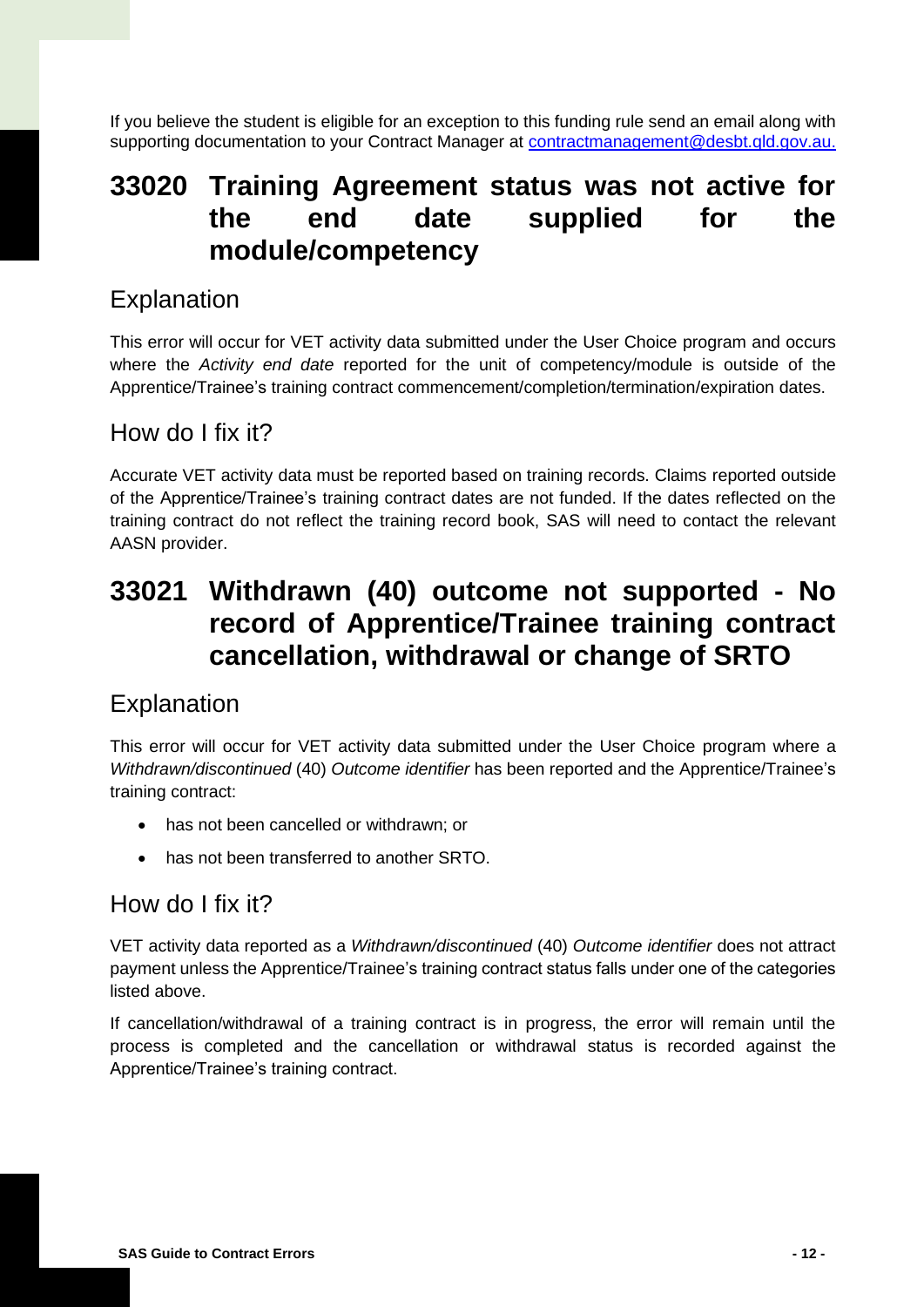# <span id="page-12-0"></span>**33023 Training Activity start and/or end date(s) are not within your organisation's registration or approved transition dates for the course/qualification**

### Explanation

This error will occur for VET activity data submitted under both the User Choice and Queensland VET Investment programs, where the SAS is not registered with the Australian Skills Quality Authority (ASQA) to deliver the unit of competency/module or qualification based on the *Activity start and/or end dates* reported.

#### How do I fix it?

The SAS will need to review their registration status for the unit of competency/module or qualification and determine whether they are delivering the training in accordance with their scope of registration as recorded on [training.gov.au.](https://training.gov.au/home/tga)

If the VET activity data being reported is for an enrolment and the estimated Activity end date is after registration expires, the SAS should consider whether training should commence/continue so not to disadvantage the student.

If the unit of competency/module or qualification has been superseded, consideration should be given to transitioning the student to the new unit of competency/module or qualification.

# <span id="page-12-1"></span>**34002 Withdrawn with no "Hours Attended" reported**

### Explanation

This error will occur for VET activity data submitted under both the User Choice and Queensland VET Investment programs. When a *Withdrawn/discontinued* (40) *Outcome identifier* is submitted the SAS is also required to report the *Hours attended* by the student before withdrawing or discontinuing from training.

### How do I fix it?

*Hours attended* is a value that identifies the hours attended by a student who withdraws from a unit of competency/module without completing all training in that unit of competency/module.

*Withdrawn/discontinued* (40) *Outcome identifier*s do not attract payment unless the student has engaged in learning activity for the unit of competency/module. Learning activity is captured in the VET activity data by reporting the *Hours attended*. The *Hours attended* reported must align with the student's training records and meet the requirements of the relevant [User Choice](https://desbt.qld.gov.au/__data/assets/pdf_file/0025/7774/srto-evidence-guide.pdf) or VET [Investment](https://desbt.qld.gov.au/__data/assets/pdf_file/0006/12012/sas-evidence-guide.pdf) Skills Assure Supplier Evidence Requirements.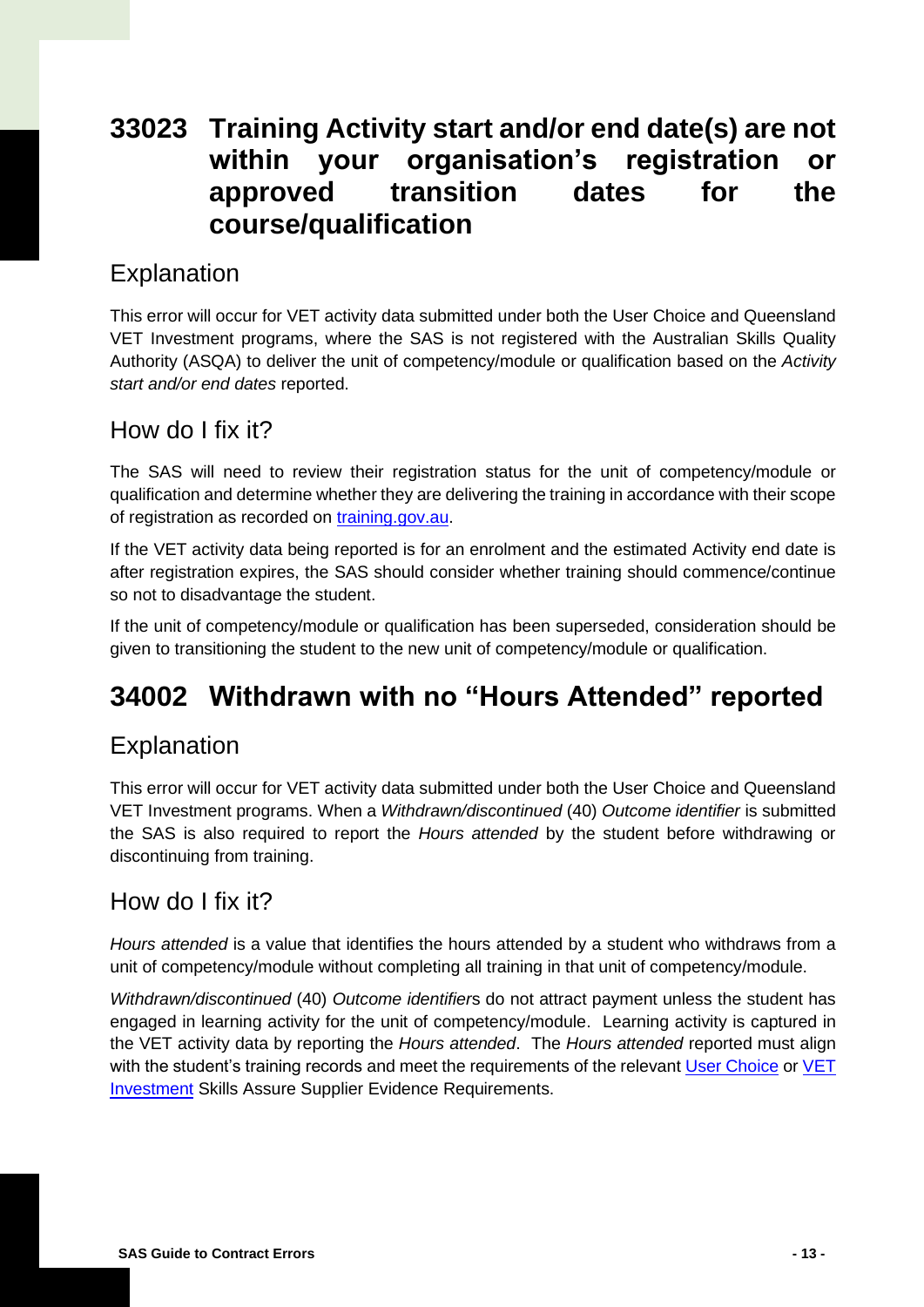# <span id="page-13-0"></span>**34003 Your organisation is not recorded as the SRTO for this Apprentice/Trainee for the duration of the training activity**

### Explanation

This error will occur for VET activity data submitted under the User Choice program where the SAS is not the nominated SRTO recorded against the Apprentice/Trainee's training contract for the *Activity start and/or end dates* reported.

### How do I fix it?

SAS will need to review their student training records to determine if the *Activity start and/or end dates* are being reported correctly.

Common causes of this error are when the SAS has: -

- reported an alternate registration number for the Apprentice/Trainee where the SAS is not recorded as the SRTO for the training *Activity start and/or end dates*.
- reported the correct registration number for the Apprentice/Trainee but the change of SRTO form has either not been submitted or submitted and not yet processed.

*Refer to the Training Downloads in the [DETConnect](https://www.detconnect.qld.gov.au/portal/appmanager/portal/default) portal to obtain a list of approved Apprentice/Trainee's in Queensland that have your organisation nominated as the SRTO noting the effective date, to ensure you report the correct registration number.*

If you commenced training before you became the nominated SRTO then the error will remain, and no payment will be made.

Please contact Apprenticeships Info on 1800 210 210 or the relevant AASN if you have any issues or concerns with the SRTO dates.

# <span id="page-13-1"></span>**34004 Student's commencement date is after the Final Date for New Enrolments of the qualification**

### Explanation

This error will occur for VET activity data submitted under both the User Choice and Queensland VET Investment programs where the student's minimum *Activity start date* is after the final date for enrolment as stipulated on the User Choice Price or Priority Skills Lists.

### How do I fix it?

SAS will need to review their student training records to determine if the *Activity start date* reported is correct. Where the minimum Activity start date is after the final date for enrolment listed on the User Choice or Priority Skills List, the student will not be eligible for funding.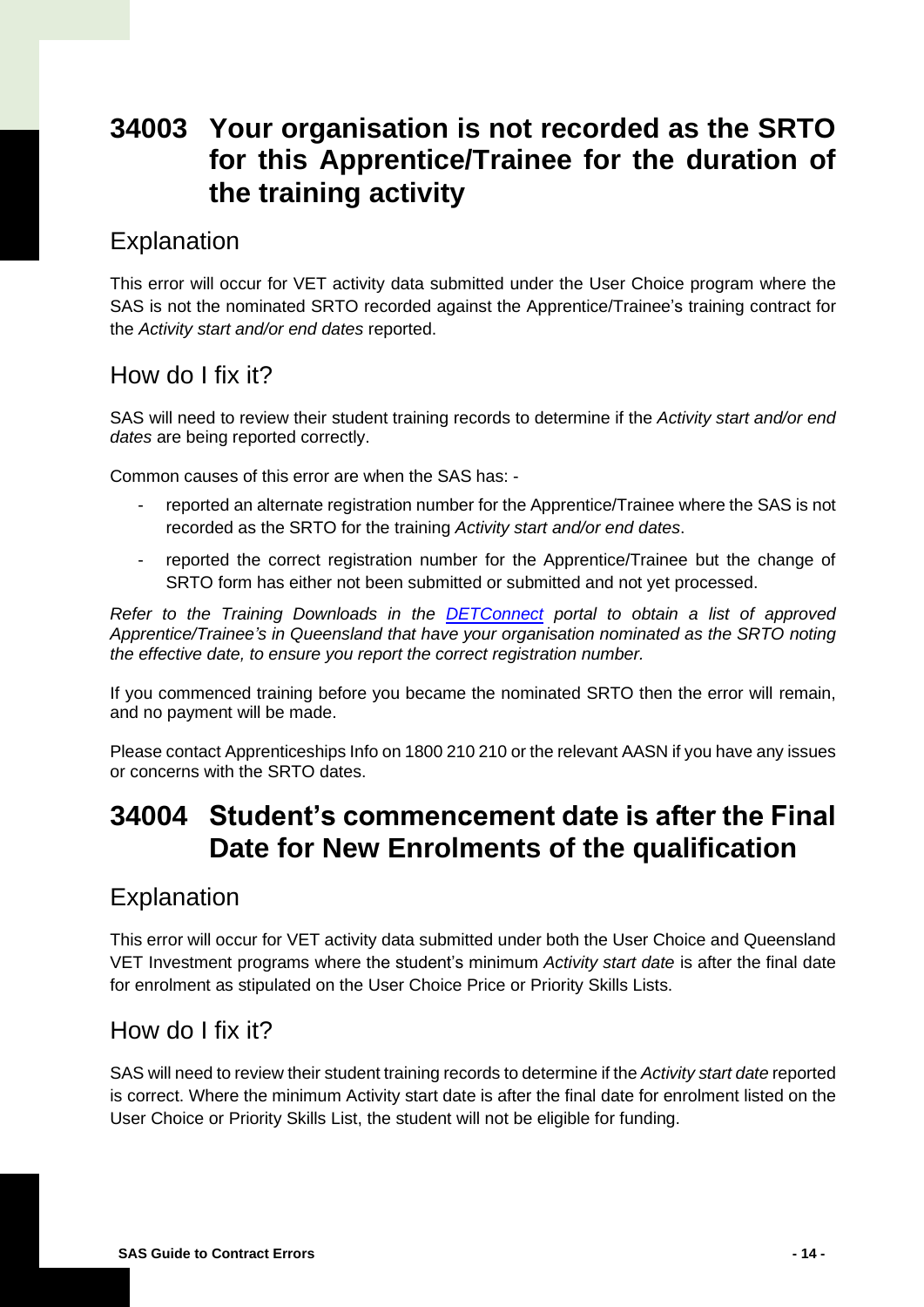# <span id="page-14-0"></span>**34007 The qualification is not eligible for fee free training**

### Explanation

This error will occur for VET activity data submitted under both the User Choice and Queensland VET Investment programs when the qualification reported is not eligible for fee free training.

For example, a GS1-GS8 or VSS fund source code has been reported against a qualification that is not flagged on the User Choice or Priority Skills List as an eligible qualification under this program.

#### How do I fix it?

Ensure the correct fund source code is being reported. Fund source codes are in the relevant [program](https://desbt.qld.gov.au/training/providers/funded) Policy.

# <span id="page-14-1"></span>**34008 The student is ineligible for fee free training**

### Explanation

This error will occur for VET activity data submitted under both the User Choice and Queensland VET Investment programs where the fund source codes GS1, GS2, GS3 GS4, GS5, GS6, GS7 or GS8 have been reported against a student who has been identified as ineligible for fee free training.

### How do I fix it?

To be eligible for fee free training the student must meet the eligibility requirements of [Free tafe](https://desbt.qld.gov.au/training/providers/funded/free-tafe)  [for Year 12 graduates](https://desbt.qld.gov.au/training/providers/funded/free-tafe) or [Free apprenticeships for under 21s/under 25s.](https://desbt.qld.gov.au/training/providers/funded/freeapprenticeships)

If the student does not meet the eligibility requirements, you should amend the Fund Source Code in accordance with the relevant [program](https://desbt.qld.gov.au/training/providers/funded) Policy.

# <span id="page-14-2"></span>**34009 Invalid Tuition Fees Supplied**

### Explanation

This error will occur for VET activity data submitted under the Queensland VET Investment program where the tuition fees reported are blank or less than \$1.

### How do I fix it?

The SAS must report for each student, the fees collected per unit of competency/module - with fees reported in whole dollar values for each unit.

You must not report that you have collected fees unless you can provide evidence that the cocontribution fees have been charged and collected.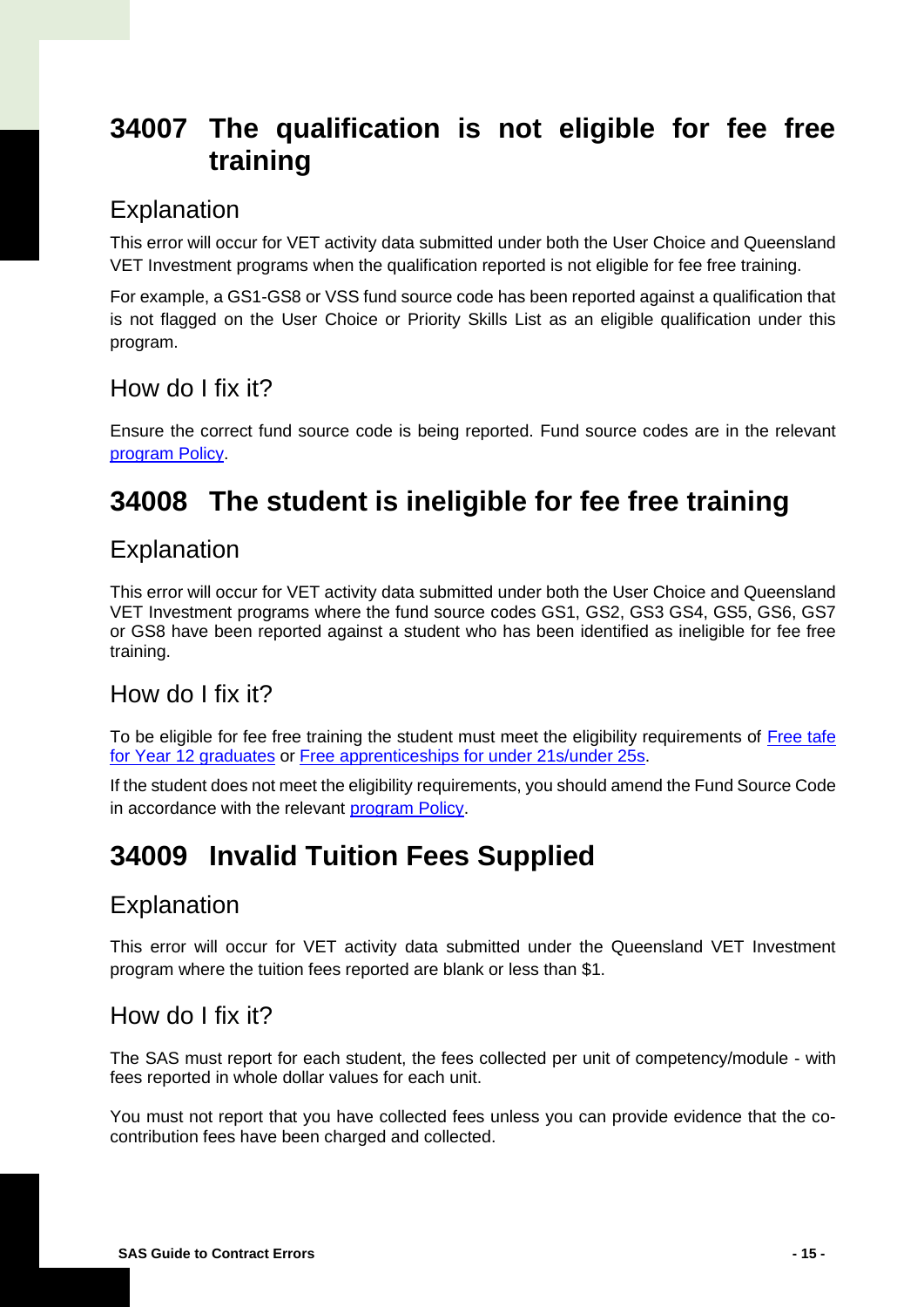# <span id="page-15-0"></span>**34010 Invalid Fee Exemption/Concession Type Identifier supplied**

### Explanation

This error will occur for VET activity data submitted under the Queensland VET Investment programs where the Fee Exemption/Concession Type Identifier is not reported as "N" (nonconcessional) or "C" (concessional).

#### How do I fix it?

VET activity data should be rectified to show the correct Fee Exemption/Concession Type Identifier applicable to the student. This field must have either N or C and cannot be left blank.

Regardless of which cohort you are delivering to, the Exemption/Concession Type Identifier must reflect the actual circumstances of the student and evidence to support this must be retained within the student's records.

# <span id="page-15-1"></span>**34012 Training delivered whilst Apprentice/Trainee's training contract was suspended**

### Explanation

This error will occur for VET activity data submitted under the User Choice program when training has been delivered during the suspension period of the Apprentice/Trainee's training contract.

#### How do I fix it?

Whilst suspended no training can be undertaken by the apprentice or trainee. No payment will be made for training undertaken whilst in a "suspended" status.

To rectify this error, you will need to review your training records and determine if the Activity start/end dates for the unit of competency/module have been reported accurately.

If the dates have been reported accurately, you will need to contact Apprenticeships Info on 1800 210 210 or the AASN to determine if the suspension dates of the training contract are correct.

Note: - School based Apprentices/Trainees (SATs) whose training contract was suspended on/after 30 March 2020 are currently exempt from this validation due to COVID-19.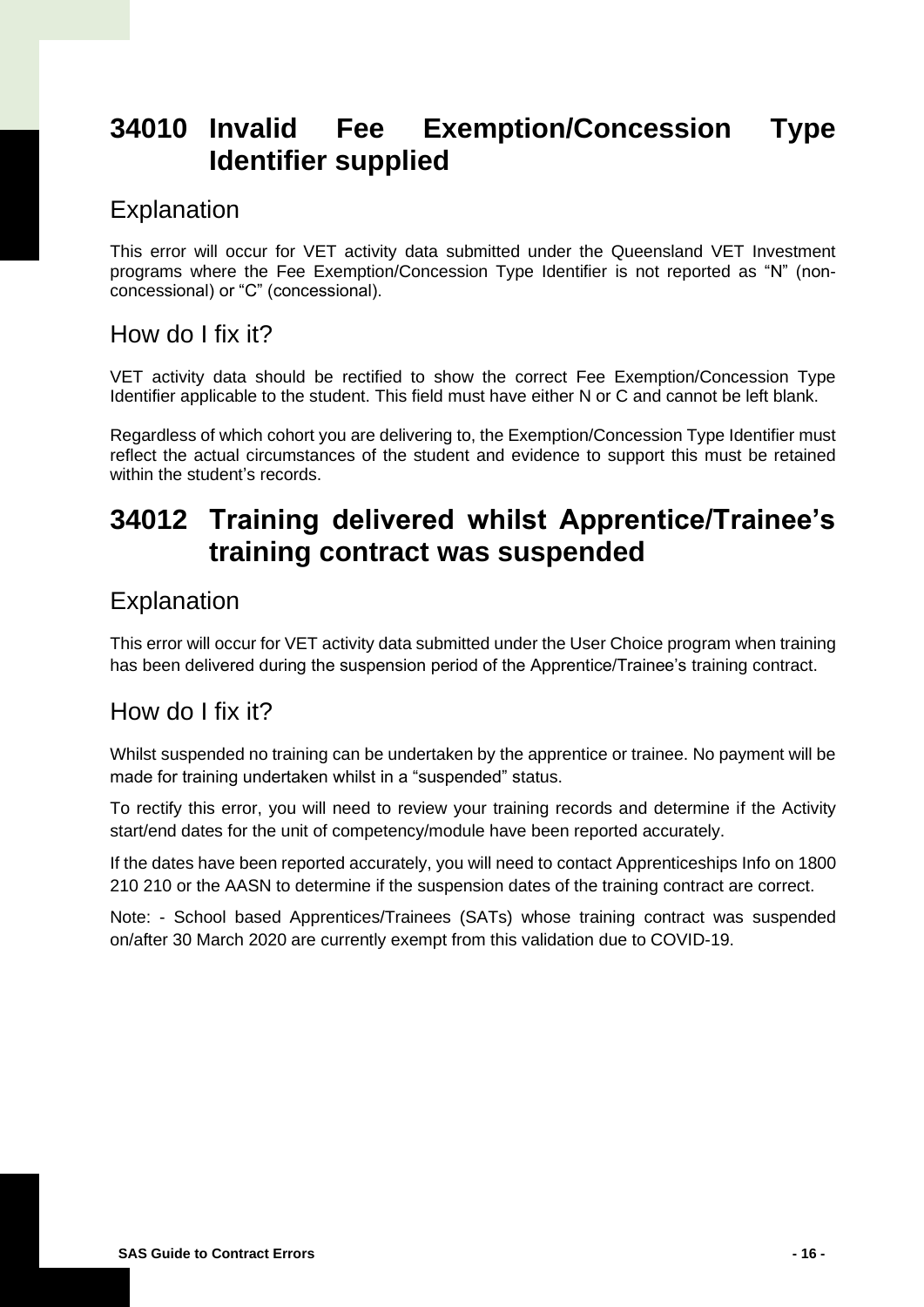# <span id="page-16-0"></span>**34014 Student/Qualification/Competency not eligible for payment**

### Explanation

This error will occur for VET activity data submitted under both the User Choice and Queensland VET Investment programs where the SAS has submitted a claim that has been deemed an overpayment, through either a formal audit process or general compliance monitoring processes.

### How do I fix it?

This error will not clear unless you amend the VET activity data to fee-for-service.

# <span id="page-16-1"></span>**34016 Invalid Skilling Queenslanders for Work Purchase Schedule Number**

#### Explanation

This error will occur for VET activity data submitted under the Queensland VET Investment programs where a SAS has carried out training under a Skilling Queenslanders for Work (SQW) program and reported the fund source code as SQI or SQT.

### How do I fix it?

When the training delivered under the SQW program is leveraged from the SAS agreement, a purchase schedule number (purchasing contract schedule identifier) must also be reported. The Community Based Organisation (CBO) who holds the SQW agreement with the department will provide the SAS with the correct fund source code and purchase schedule number to be reported against their Queensland VET Investment agreement.

Once you have confirmed that the purchase schedule number has been reported and is correct if the error remains you will need to contact the CBO. The error may indicate that your organisation has not been recorded as a supplier under the CBO's agreement with the department.

# <span id="page-16-2"></span>**34017 Warning – Tuition Fees Supplied for Credit Transfer Outcome**

### Explanation

This warning will occur for VET activity data submitted under the Queensland VET Investment program where tuition fees have been reported as collected against a unit of competency with a *Credit transfer/national recognition* (60) *Outcome identifier*.